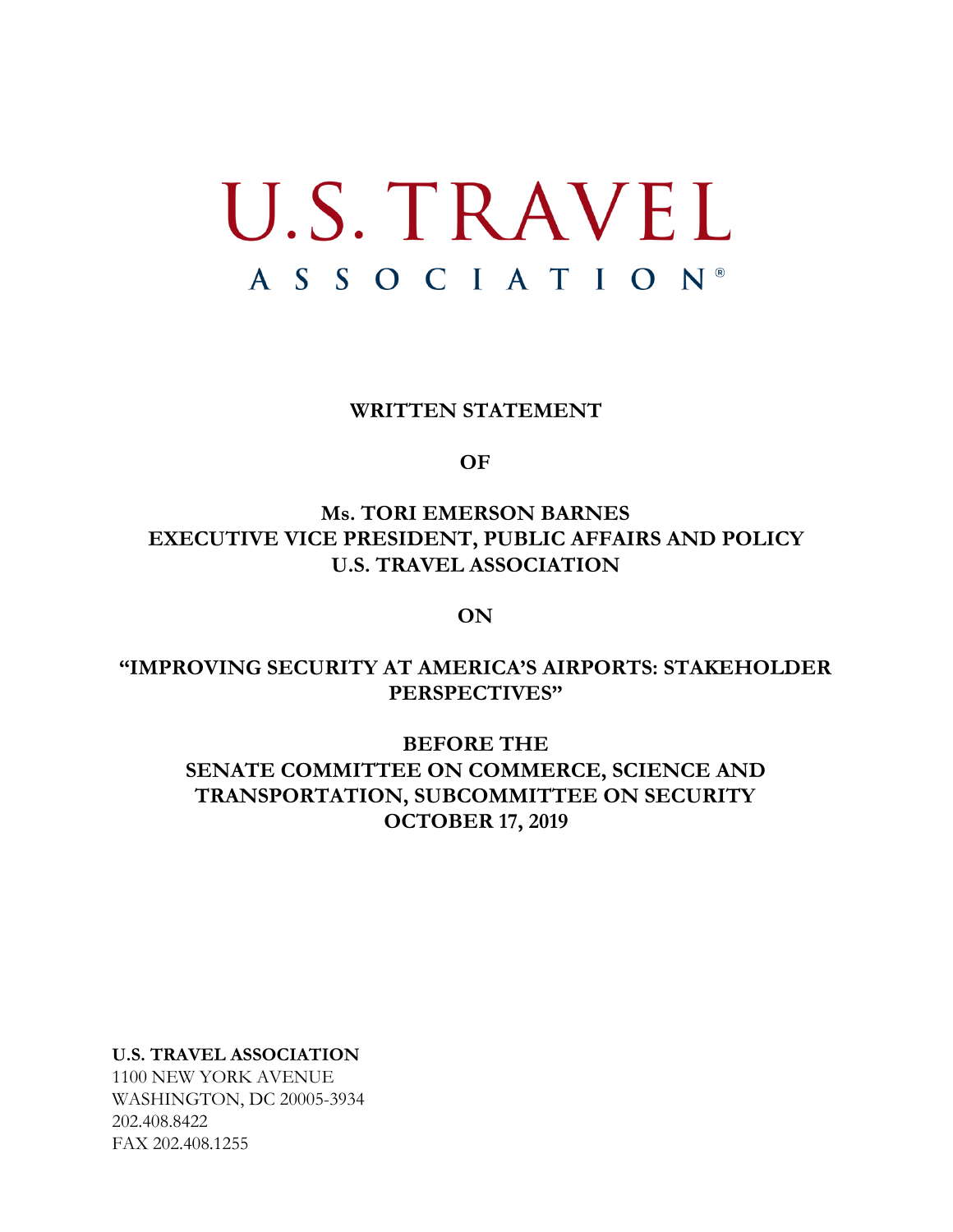Chairman Sullivan, Ranking Member Markey, members of the Subcommittee…good morning.

I'm Tori Barnes, Executive Vice President of Public Affairs and Policy for the U.S. Travel Association. Thank you for inviting our association, the voice of the broader travel industry, to participate in this important hearing.

U.S. Travel is the only association that represents all sectors of the travel industry—hotels, airports, state and local tourism offices, car rental companies, theme parks and attractions, and many others. With such a diverse membership, our association has a focused mission: to increase travel to and within the United States, while maintaining the highest standards of security.

In 2018, domestic travelers spent \$933 billion in the United States, representing 86% of total travel expenditures. Domestic travel spending directly supported 7.7 million American jobs.  $\frac{1}{1}$  Travel is vital to the American economy and workforce, and some of the best programs we have to facilitate travel are also ones that strengthen security the most.

And that's what I would like to speak with you about today—to discuss ways we can improve security and efficiency ahead of the October 1, 2020 deadline for REAL ID enforcement.

The REAL ID Act was passed in 2005, and its full implementation has been put off by a series of extensions intended to give states time to bring their IDs into compliance.<sup>2</sup> Now, the Department of Homeland Security (DHS) has said the days of REAL ID delays is over, and

<sup>&</sup>lt;sup>1</sup> [https://www.ustravel.org/system/files/media\\_root/document/Research\\_Fact-Sheet\\_Domestic-Travel.pdf](https://www.ustravel.org/system/files/media_root/document/Research_Fact-Sheet_Domestic-Travel.pdf)

<sup>2</sup> <https://www.dhs.gov/state-extensions>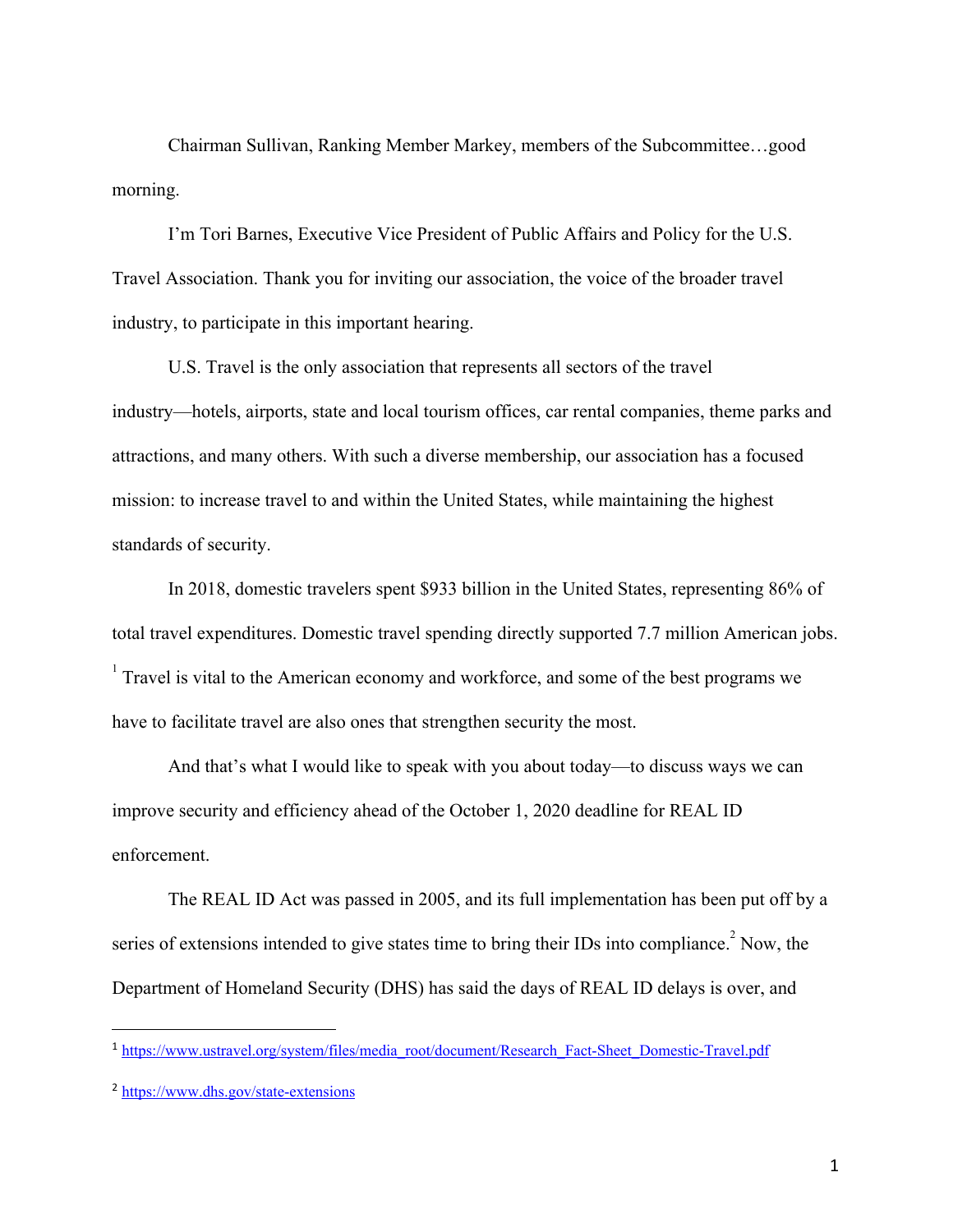every American will need a REAL ID license or an acceptable alternative—such as a U.S. passport, a U.S. military ID, an enhanced driver's license or a DHS trusted traveler card—to fly next October.<sup>3</sup>

But Americans simply are not REAL ID ready.

U.S. Travel commissioned Longwoods International, a market research consultancy, to conduct two surveys measuring both the public's understanding of REAL ID Act requirements and awareness of the October 1, 2020 enforcement deadline. The studies, which were fielded in July and September 2019, found that an estimated 182 million Americans (72%) say they do not have a REAL ID license or are unsure if they do, and 57% of Americans are unaware of the October 1, 2020 deadline for REAL ID enforcement.

In fact, according to our survey, an estimated 99 million Americans (39%) say they do not currently have any acceptable form of identification (such as a REAL ID license, U.S. passport, a U.S. military ID, an enhanced driver's license or a DHS trusted traveler card) that can be used to fly starting October 1, 2020. This finding is especially concerning, since, according to the Transportation Security Administration (TSA) and DHS, travelers that arrive at the airport without a REAL ID or an acceptable alternative will be turned away from the checkpoint and not be allowed through security to board their flights.

U.S. Travel Association economists estimate that if the REAL ID deadline were implemented today, approximately 78,500 American travelers would be denied boarding on the first day. This would cost the U.S. economy over \$40.3 million in lost travel-related spending.

<sup>&</sup>lt;sup>3</sup> [https://www.ustravel.org/sites/default/files/media\\_root/document/REALID\\_Infographic.pdf](https://www.ustravel.org/sites/default/files/media_root/document/REALID_Infographic.pdf)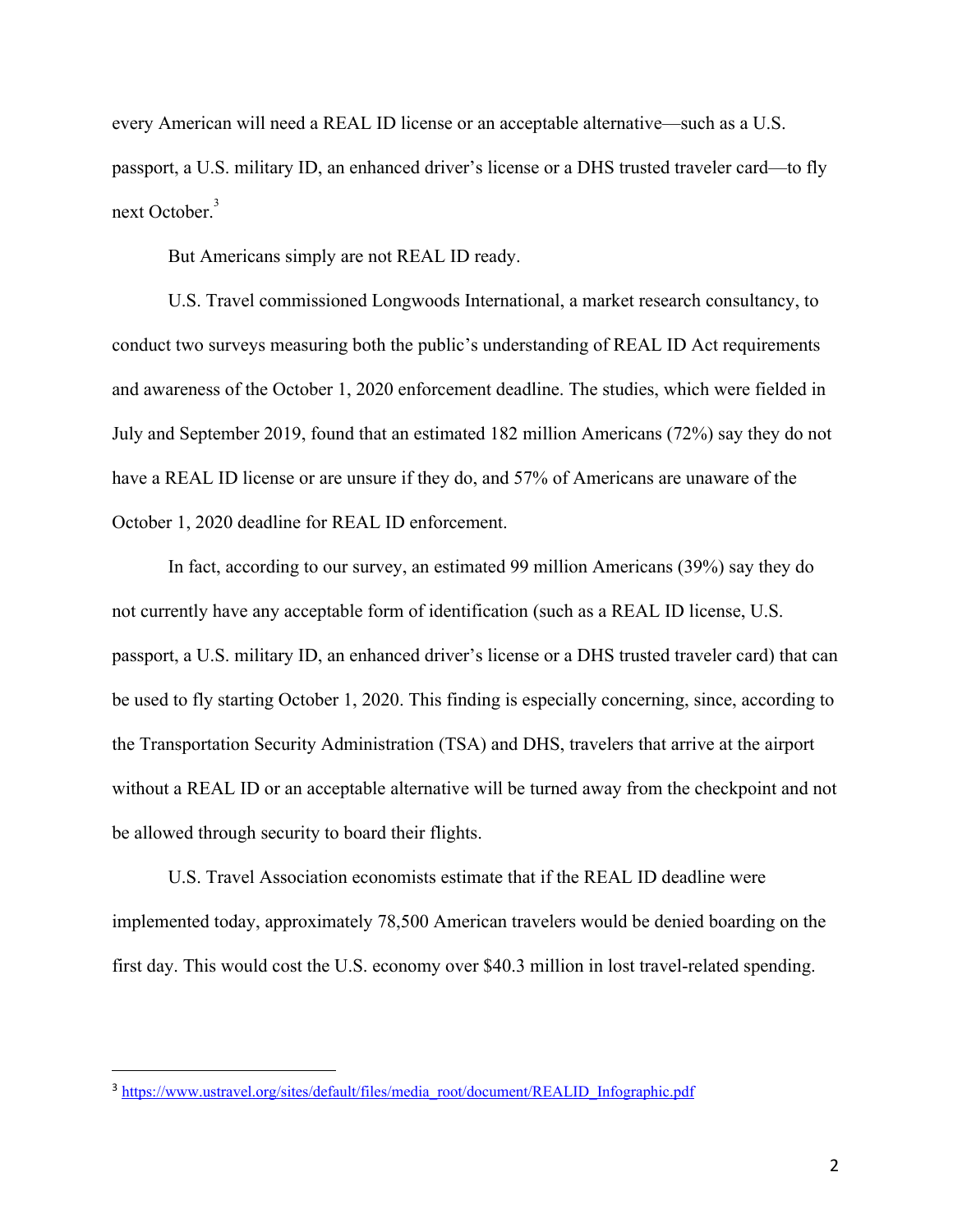If that trend were to continue for a week, 549,500 million travelers would be turned away, costing nearly \$282 million in lost spending.<sup>4</sup> This is simply unacceptable.

To help solve this problem, the U.S. Travel Association launched an industry-wide public education campaign to increase awareness of the October 1, 2020 deadline for REAL ID enforcement and to encourage Americans to get a compliant driver's license or acceptable alternative before next October.

But we can't solve this by simply pushing people to the DMV. Especially when two states, Oregon and Oklahoma, are not yet issuing REAL IDs and aren't expected to begin until next summer. 5

REAL ID represented the most secure form of identification when it was conceived in 2005, but technology has advanced greatly in the past 14 years. There is an opportunity to bring security into the future, rather than just working to meet the requirements of the past. In order to take advantage of this opportunity, Congress and the administration must act.

U.S. Travel has outlined four policy proposals to modernize security and avoid chaos at our airports come October 1, 2020.<sup>6</sup>

First: Turning travelers away at the checkpoint is not an option. Congress should immediately direct the TSA to work with the private sector to develop procedures for clearing travelers that do not have a REAL ID or acceptable alternative on October 1, 2020. In particular, rural airports with limited resources and infrequent air travelers need to have procedures in place

<sup>4</sup> [https://www.ustravel.org/sites/default/files/media\\_root/document/REALID\\_SurveyFindings.pdf](https://www.ustravel.org/sites/default/files/media_root/document/REALID_SurveyFindings.pdf)

<sup>5</sup> <https://www.dhs.gov/real-id>

<sup>6</sup> [https://www.ustravel.org/sites/default/files/media\\_root/document/REALID\\_Factsheet\\_UST.pdf](https://www.ustravel.org/sites/default/files/media_root/document/REALID_Factsheet_UST.pdf)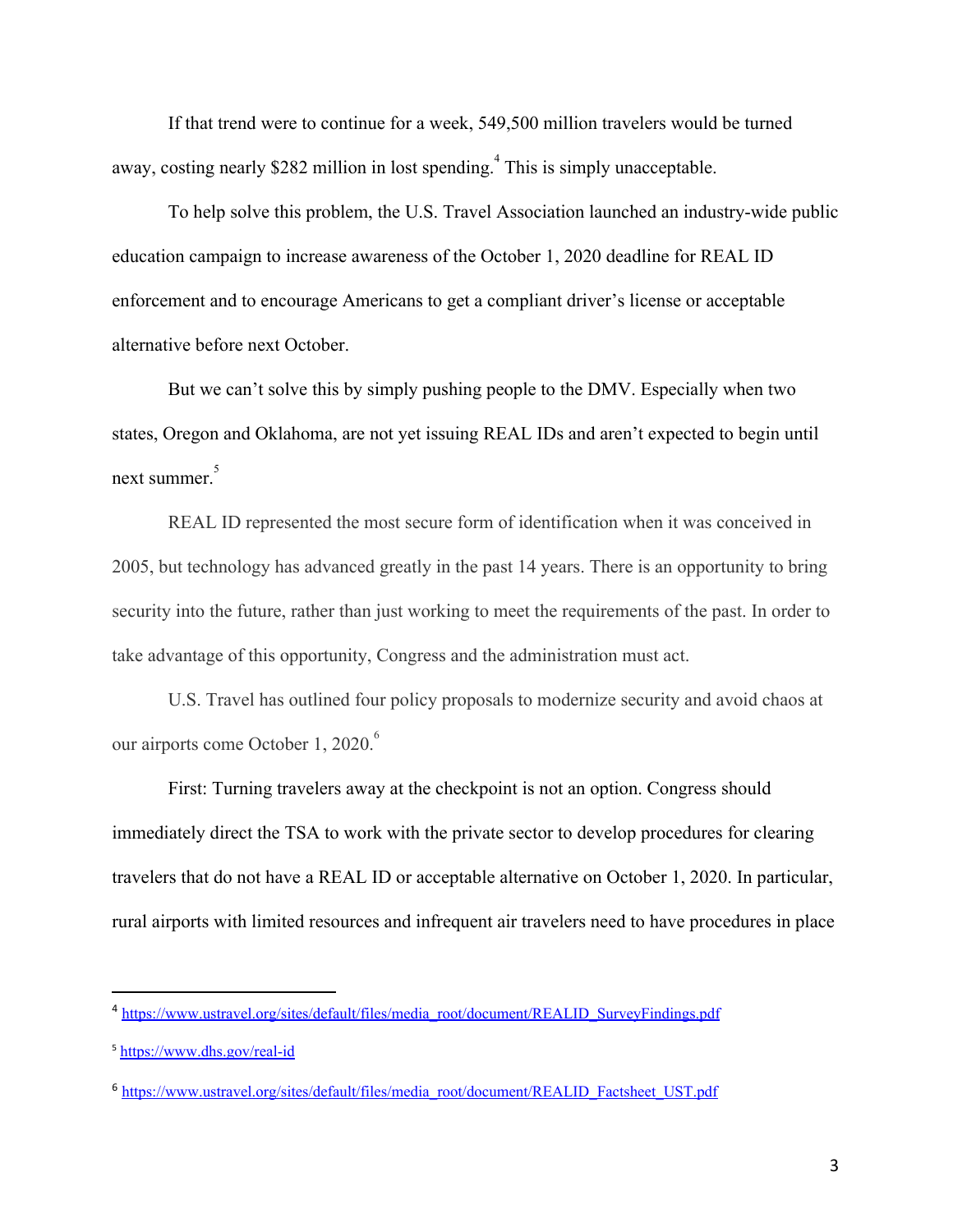to securely screen travelers who are not REAL ID ready. DHS and TSA should leverage existing airport infrastructure, services and identification methods to provide a solution for passengers who are unable or unaware of the need to obtain a REAL ID driver's license or accepted alternative.

Second: Congress must immediately direct DHS to utilize the existing security and identification features of trusted traveler programs by designating TSA Precheck and CLEAR enrollment as acceptable alternatives to REAL ID licenses. This process should be in place no later than October 1, 2020. Enrollees in TSA Precheck, for example, must be vetted against several law enforcement databases, ensuring greater security than a REAL ID alone.

Third: Congress must immediately act to modernize the REAL ID Act to allow for mobile devices and web-based REAL ID applications, and to permit TSA to accept mobile or digital REAL ID-compliant driver's licenses.

The REAL ID Act of 2005 (49 U.S.C. § 30301 Note) and federal regulations governing state implementation (6 CFR Part 37) require first-time applicants to apply in person at a DMV and present physical, rather than electronic, documents for verification. The in-person application requirements stem from statutory language directing the "presentation and verification" of source documents that DHS interprets to mean in-person transactions using physical documents. The REAL ID Act directive for states to complete a "mandatory facial capture" is also interpreted by DHS to mean an in-person transaction at a physical DMV location.

Modernizing the law and regulations will reduce DMV backlogs and increase security checkpoint efficiency. In 2005 there was no TSA Precheck and no mobile boarding

4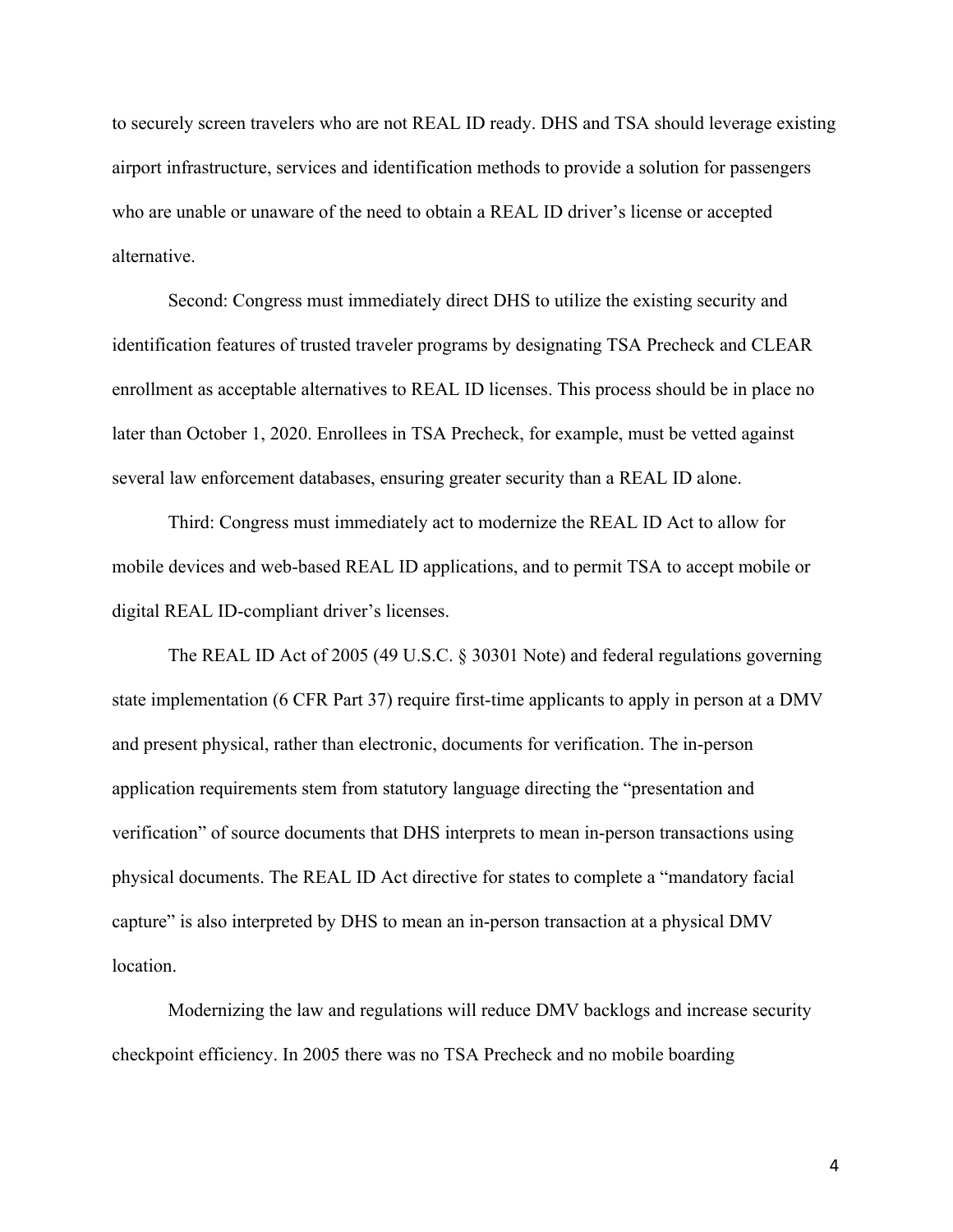passes—advances in technology have allowed for greater security than America had when the law was enacted.

Fourth: DHS should accelerate the implementation of biometric identity verification technology at TSA checkpoints. This is simply a way to provide faster, more secure screening, using information that trusted travelers and passport holders have already provided to DHS. This is what TSOs are already doing—verifying an ID matches the person in front of them. Biometric identity verification does the exact same thing, but more accurately, securely and quickly. CBP is already using this technology in the Entry/Exit process. DHS should align with Customs and Border Protection (CBP) and move this technology to the TSA screening line to verify the identities of travelers who opt in.

Let me be clear: When it comes to biometrics, we are advocating for uses that are:

- Opt-in, where Americans have already decided to provide their information to DHS, the U.S. Department of State or a trusted traveler program;
- Governed by clear and reasonable guidelines for accuracy, privacy and performance; and
- Already being pursued by DHS at the direction of Congress, such as biometric exit, registered traveler, and the PreCheck biometric pilot program.

We are asking Congress to prioritize the opt-in programs that already have millions of participants; direct DHS to issue clear rules for accuracy, privacy, and performance as soon as possible; and align TSA's implementation of biometrics for passport holders and Precheck enrollees with DHS goals for implementing biometric exit.

If we don't use this as an opportunity to modernize REAL ID requirements, expand trusted traveler programs and enhance and improve biometrics, states, Congress, DHS and the